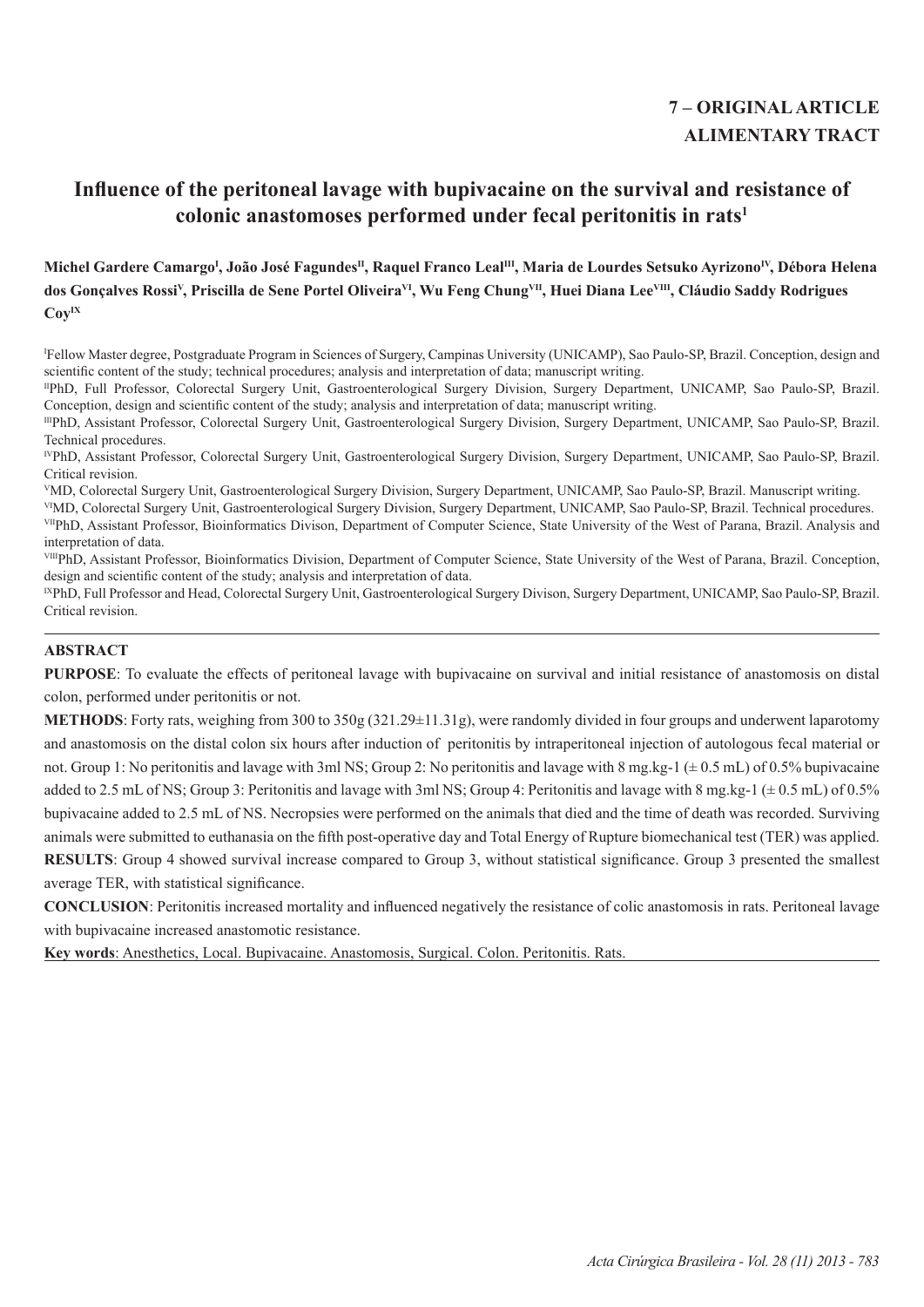### **Introduction**

Besides the increasing knowledge of the mechanisms regarding tissue cicatrization, still persist complications due to inadequate healing and infection. The constant research on these detailed mechanisms allows the surgeon to interfere on tissue healing, prevent and anticipate complications.

Ocurrence of intestinal anastomotic dehiscence is associated with significant increase of length of stay, need of reoperations, morbidity, mortality, healthcare costs and patient´s distress<sup>1,2</sup>. Many factors are associated with anastomotic leaking: low rectal cancer, non-specialized surgeons, diabetes mellitus, chronicle obstructive pulmonary diseases, cardiovascular diseases, emergency surgeries, malnutrition, obesity, male sex, smoking, alcohol consumption and perioperative blood transfusion $1-3$ .

Although many advances have been achieved in surgical techniques and perioperative care, the incidence of anastomotic leaking has not decreased significantly<sup>4</sup>. The incidence of anastomotic leakage after colorectal surgery is around  $2.8\%$ <sup>3</sup>, which is associated with a 6-22 per cent mortality rate<sup>2</sup>.

Along with the previously mentioned factors, peritonitis is a major factor that can negatively influence the cicatrization of colorectal anastomosis. In an international multicenter study, Sartelli *et al.*<sup>5</sup> showed that besides all the advances in diagnostic methods, surgical techniques and antibiotics, the rates of morbidity and mortality related to serious intra-abdominal infections remain excessively high. Frequently, colorectal surgeons face the challenge of performing an anastomosis under condition of peritonitis.

Rocha *et al.*<sup>6</sup> described the decrease of the anastomotic resistance in mice with peritonitis by ligature and cecal punction, when compared to the non-peritonitis group. Also in mice with peritonitis, Naresse and Souza<sup>7</sup> found decreased anastomotic resistance and concentration of collagen, with increased risk for anastomotic leaking and death.

Local anesthetics have been proven to be antiinflammatory substances, interfering in several processes, like the lesions caused by ischemia and reperfusion on the liver<sup>8</sup> and brain<sup>9</sup>. Nevertheless, local anesthetics have antimicrobial properties<sup>10</sup>. Brocco *et al.*<sup>11,12</sup> studied the effect of peritoneal lavage with bupivacaine and lidocaine in mice with fecal peritonitis, which prevented death in 100% of the animals during 11 days, while the group submitted to peritoneal lavage with physiological solution showed a mortality rate of 50%.

Although peritoneal lavage with bupivacaine may cause a positive effect on survival of mice with peritonitis, its action in colonic anastomosis, whether under the presence of peritonitis or not, is unknown.

This study objective is to evaluate the effects of the peritoneal lavage with bupivacaine on the survival and on the initial resistance of the anastomosis performed in the distal colon of rats, under circumstance of peritonitis or not.

## **Methods**

The following study was approved by the Ethical Commission on Animal Experimentation of the Biology Institute (CEEA-IB-UNICAMP) under the protocol number 492-5, according to the ethical code for animal experimentation adopted by the Council for International Organization of Medical Sciences (CIOMS).

Forty male Wistar-line rats (*Rattus norvegicus albinus, Rodentia mammalia*) were used, weighing between 300 and 350 grams and age around 120 days. The animals were submitted to a dark/light cycle with artificial light for a 12-hour period a day. The humidity and temperature were the same as the surrounding environment. The animals had free-access to water and food during all the experiment, without perioperative fasting.

The forty rats were randomly distributed in four groups, with ten animals each. For anesthesia, sodic pentobarbital was administered intravenously in the caudal vein, at the dose of 30 mg/Kg of weight.

Group One: animals had intraperitoneal injection of physiological solution (5 ml/Kg) through a 16G catheter, and after six hours, underwent laparotomy and anastomosis was performed on the distal colon. Peritoneal lavage was made with 3 ml of physiological solution, which remained in the abdominal cavity for three minutes and was dried out with gauze.

Group Two: animals had intraperitoneal injection of physiological solution (5 ml/Kg) through a 16G catheter, and after six hours, underwent laparotomy and anastomosis was performed on the distal colon. Peritoneal lavage was made with 8 mg/Kg of 0.5% bupivacaine, approximately 0.5ml, added to 2.5 ml of physiological solution (final volume solution: 3ml), which remained in the abdominal cavity for three minutes and was dried out with gauze.

Group Three: animals had intraperitoneal injection of 5 mL/Kg of a suspension of 2g of feces recently defecated diluted in 17 mL of physiological solution, which was filtered through gauze to permit the free flow through the needle lumen. After six hours, the animals underwent laparotomy and anastomosis was performed on the distal colon. Peritoneal lavage was made with 3 ml of physiological solution, which remained in the abdominal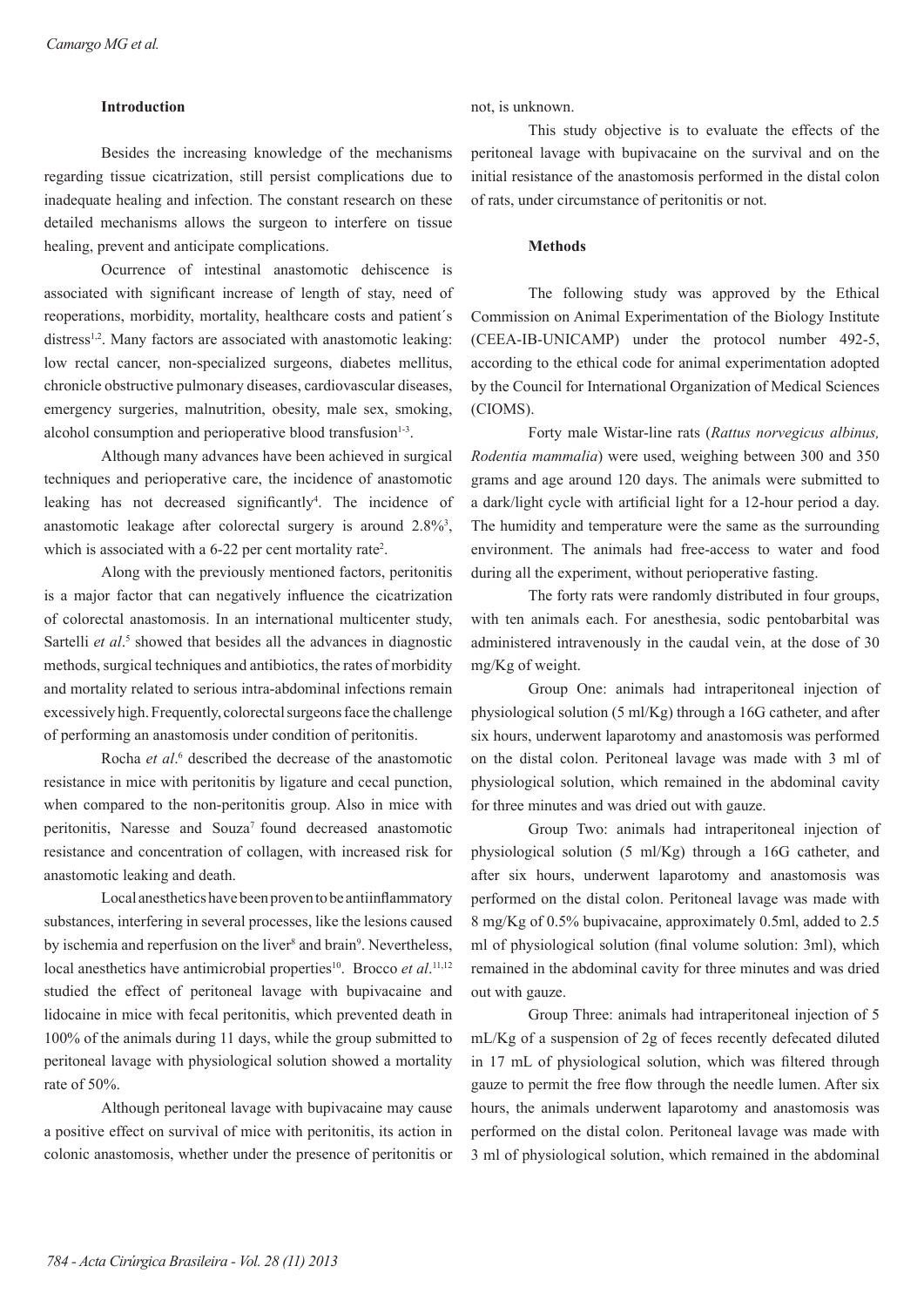cavity for three minutes and was dried out with gauze.

### **Results**

Group Four: animals had intraperitoneal injection of 5 mL/Kg of a suspension of 2g of feces recently defecated diluted in 17 mL of physiological solution, which was filtered through gauze to permit the free flow through the needle lumen. After six hours, the animals underwent laparotomy and anastomosis was performed on the distal colon. Peritoneal lavage was made with 8 mg/Kg of 0.5% bupivacaine, approximately 0.5ml, added to 2.5 ml of physiological solution (final volume solution: 3ml), which remained in the abdominal cavity for three minutes and was dried out with gauze.

The anastomosis was performed in the same way in all groups: end-to-end anastomosis with separate seromuscular stitches (between 16 and 20) with monofilament line of polypropylene 7.0. After the peritoneal lavage, the animals had the omentum and spermatic funiculus resected, and the abdominal wall and skin were closed.

After surgery, there was no administration of supplementary oxygen, antibiotics or parenteral hydration. For the surviving rats, euthanasia was performed on the fifth post-surgical day with a lethal dose of sodic tionembutal (3%), administered in caudal vein. The abdominal cavity was re-opened and the colon segment of four centimeters containing anastomosis was resected and submitted to intraluminal lavage.

These specimens were put in a Becker recipient with physiologic solution (at 37 degrees Celsius) and papaverine chloridrate (250mg/L), to minimize the spasms caused by the handling of the intestinal segments. After 30 minutes, these specimens were removed from solution and submitted to the Total Energy of Rupture biomechanical test (ETR) as described by Wu *et al*. 13,14.

The results of Total Energy Rupture Test (in gf.cm) are described in Table 2. For statistical analysis, it was used the ANOVA (Analysis of Variance) with statistical significance of 5%  $(p<0.05)$ .

test.

| <b>TABLE 2 - Statistical analysis of Total Energy Rupture</b> |  |  |  |  |
|---------------------------------------------------------------|--|--|--|--|
|---------------------------------------------------------------|--|--|--|--|

Our study had seven deaths, all of them occurred in peritonitis-induced groups. Group 3 showed a 50% mortality-rate, and Group 4 had a 20% mortality-rate, which was not statistically significant (Fisher's Exact Test: p=0.3498). There were no deaths in Groups 1 and 2. Table 1 summarizes the number of deaths and the days in which occurred, according to the groups. Before their death, these animals stayed in their cage in curved flexion position with little movement, with important abdominal distension and fur erection.

On the fifth post-operative day, the surviving animals were submitted to euthanasia, and the peritoneal cavities were re-opened and observed. There were no anastomosis leakages in neither groups. In Groups 1 and 2 (without peritonitis), the cavities were normal and the anastomosis had no disruptions. Group 3 (peritonitis and peritoneal lavage with physiological solution) showed evident signs of peritonitis: edema and distention of bowel loops, large volume of free peritoneal fluid, diffuse purulent spots, diffuse adherences and unpleasant smell. Group 4 (peritonitis and peritoneal lavage with bupivacaine) showed mild signs of peritonitis: small volume of free peritoneal fluid, few purulent spots and accentuated number of adherences.

**TABLE 1** - Mortality in the groups according to the post-

| operative day. |  |
|----------------|--|
|                |  |

| л.<br>┘ |              |          |              |          |                 |
|---------|--------------|----------|--------------|----------|-----------------|
|         | Day 1        | Day 2    | Day 3        | Day 4    | Total<br>Deaths |
| Group 1 | $\mathbf{0}$ | $\theta$ | $\mathbf{0}$ | 0        | $\mathbf{0}$    |
| Group 2 | $\mathbf{0}$ | $\theta$ | 0            | 0        | 0               |
| Group 3 | 2            | 3        | $\theta$     | $\theta$ |                 |
| Group 4 | $\theta$     |          |              | $\theta$ |                 |

| Group          | N  | Average | Standard-<br>Deviation | Minimum | Median | Maximum | p-value<br>(A) | p-value<br>(B) | p-value<br>(C) |
|----------------|----|---------|------------------------|---------|--------|---------|----------------|----------------|----------------|
|                | 10 | 12736.4 | 4178.7                 | 4913    | 14059  | 17120   |                |                |                |
| $\bigcap$<br>∠ | 10 | 11410.4 | 3733.9                 | 4397    | 12660  | 15286   |                |                |                |
| 3              |    | 2693.2  | 1263.1                 | 890     | 2985   | 4220    | < 0.00001      | 0.2507         | 0.0156         |
| $\overline{4}$ | 8  | 8458    | 3051.2                 | 3446    | 9215   | 11922   |                |                |                |

p-value (**A**): effect of fecal peritonitis; p-value (**B**): effect of peritoneal lavage with bupivacaine; p-value (**C**): effect of the interaction between fecal peritonitis and peritoneal lavage with bupivacaine.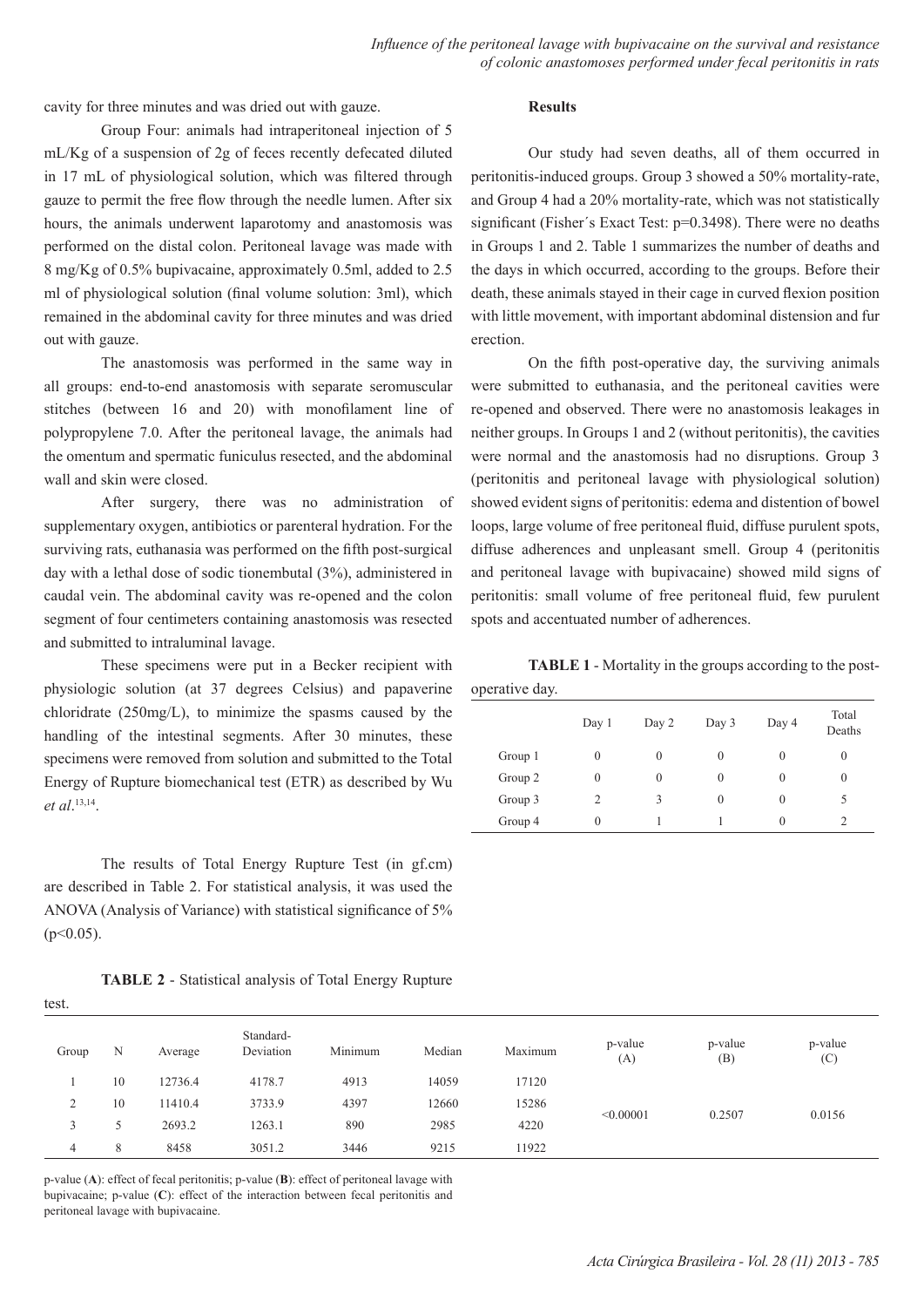### **Discussion**

Anastomotic leakage is a common surgical complication and is related to high rates of morbidity and mortality. With better knowledge on the mechanisms of anastomotic healing under adverse conditions, it may be possible to improve the prevention and treatment of anastomotic dehiscences.

Until this moment, there are no studies about the effect of the peritoneal lavage with bupivacaine on the healing of intestinal anastomosis. Therefore, we cannot compare our results with other reports. However, there are reports about the effects of spinal administration of bupivacaine on colonic anastomosis. Jansen *et al*. 15 showed that epidural analgesia with bupivacaine in dogs submitted to colectomy does not alter the bursting pressure nor changes the colonic transit time. Schnitzler *et al*. 16 used bupivacaine for epidural anesthesia in pigs submitted to colectomy, and reported faster colonic transit time and no changes in bursting pressure.

In our findings, Group 1 (without peritonitis and without peritoneal lavage with bupivacaine) showed the highest values of Total Energy Rupture, with an average of 12736gf.cm. When compared to Group 1, Group 2 (without peritonitis and with peritoneal lavage with bupivacaine) presented inferior values of energy, with an average of 11410gf.cm. After statistical analysis, this difference was not statistically significant (p=0.3486). It is possible that the anti-inflammatory effect of the bupivacaine may have influenced the healing of the anastomosis, leading to decreased values of Total Energy Rupture.

Fecal peritonitis is an important factor that can influence anastomotic cicatrization. In surgical practice, operating patients with peritonitis is a common event. In these conditions, when intestinal anastomosis are required, surgeons fear for the high rates of leakage. When possible, surgeons may choose performing intestinal stomas, which can be definite or temporary.

Rocha et al.<sup>6</sup>, Naresse and Souza<sup>7</sup> described, in rats, the negative influence of peritonitis on the healing of colic anastomosis, decreasing its resistance and facilitating leakage and death. On the other hand, Orlando *et al*. 17 evaluated rats with peritonitis submitted to ileocolectomy and primary anastomosis, and did not find alteration on anastomotic healing.

In our results, all deaths occurred in animals with peritonitis. Group 3 showed a 50% mortality rate, while Group 4 had a 20% mortality rate. In a metanalysis of 23 studies on experimental peritonitis, Qadan *et al*. 18 found a 48.9% mortality rate in the animals submitted to a peritoneal lavage with physiological solution, which is concordant with our results.

Our findings reinforce the benefits of peritoneal lavage with physiological solution in condition of peritonitis. Although the peritoneal lavage with bupivacaine decreased the mortality rate, from 50 to 20%, there was no statistical significance (p=0.3498). We attribute to the anti-inflammatory and antimicrobial properties of bupivacaine the decrease of the mortality rate and the less severe degree of peritonitis in Group 4. Brocco *et al*. <sup>11</sup> reported survival of 100% in rats with peritonitis submitted to peritoneal lavage with bupivacaine. Our hypothesis for a mortality rate of 20% in Group 4 is an increase of morbidity and mortality due to the realization of colic anastomosis.

In our results, fecal peritonitis is associated with decreased anastomotic resistance, independent of the peritoneal lavage with bupivacaine (p<0.05). Rocha *et al.*<sup>6</sup> also showed decreased values of Total Energy Rupture under condition of peritonitis, without improvement on anastomotic healing with hyperbaric oxygenation.

Gutman *et al.*19 compared the healing of colic anastomosis performed under peritonitis between two groups: the first submitted only to surgery and the second group that underwent surgery plus supportive treatment. Their results showed the second group had decreased mortality rate, although bursting pressure was similar between the two groups. They concluded the prognosis of fecal peritonitis depends mainly on the administration of fluids and antibiotics, and not the primary repair itself.

Group 3 (with peritonitis and without peritoneal lavage with bupivacaine) had the lowest values of Total Energy Rupture, with an average of 2693gf.cm. On the other hand, Group 4 (with peritonitis and with peritoneal lavage with bupivacaine) had an average of 8458gf.cm, with statistical significance when compared to Group 3 (p=0.0024). This demonstrates a beneficial effect of the peritoneal lavage with bupivacaine on the resistance of colic anastomosis performed under fecal peritonitis in rats.

## **Conclusions**

Fecal peritonitis increased mortality and influenced negatively the anastomosis in distal colon of rats, decreasing its intrinsic resistance. The peritoneal lavage with bupivacaine increased the resistance of the anastomosis performed under fecal peritonitis in distal colon of rats.

#### **References**

1. Cong ZJ, Fu CG, Wang HT, Liu LJ, Zhang W, Wang H. Influencing factors of symptomatic anastomotic leakage after anterior resection of the rectum for cancer. World J Surg. 2009;33(6):1292-7.